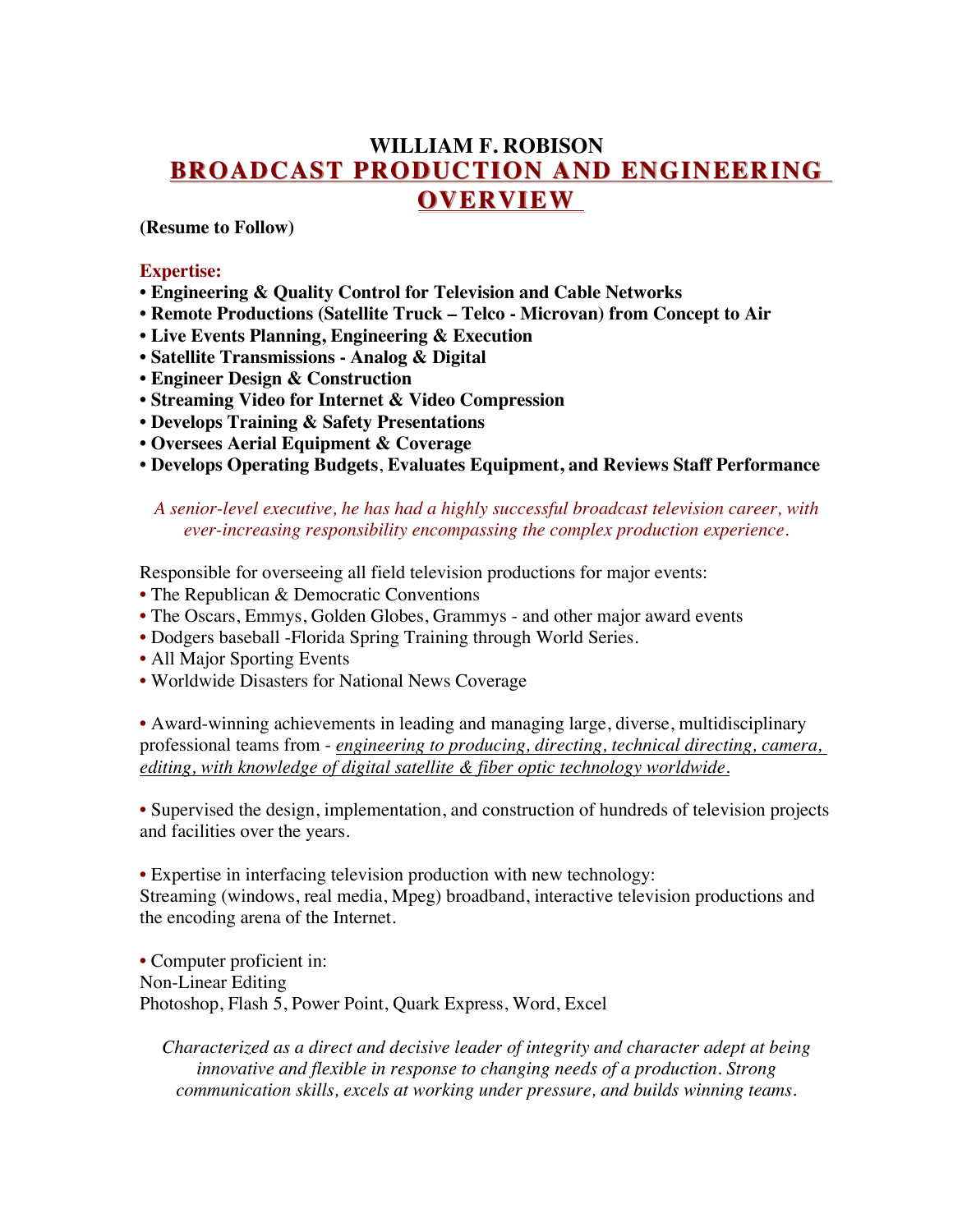# **WILLIAM F. ROBISON RESUME 8312 Cretan Blue Ln, Las Vegas Nevada 89128 C310-717-1895 Email: empirerobison@mac.com**

# **RAMS/CHARGER STADIUM, Los Angeles: Project Manager for Television Integration Independent Contractor: 2019 — Present**

Major construction of new Los Angeles Rams Stadium; Oversee integration of video  $\&$ audio.

# **COASTAL MEDIA GROUPHD Production and Satellite Transmission Independent Contractor: 2004 - 2019**

## *Director of Engineering*

Design and construction of Five HD production and Satellite transmission trucks & three broadcast production studios.

Responsible for all engineering, planning, construction, and the day-to-day operations, training and maintenance. Oversee a crew of 10

### **CONCERTS**

Los Angeles — Black Eyed Peas Kuwait — Operation My Space Concert to honor military troops YouTube — Los Angeles — Michael Jackson Memorial Concert Las Vegas — Britney Spears Tour Kansas City — Garth Brooks Tour

### AWARDS CEREMONIES

Oscars, Emmys, Grammys, Independent Spirit Awards

# DISASTER COVERAGE

Fires, Floods, Earthquakes

### SPORTS

World Cup Soccer — South Africa LA Dodgers — Pre-Season Spring Training Rose Parade (multiple years)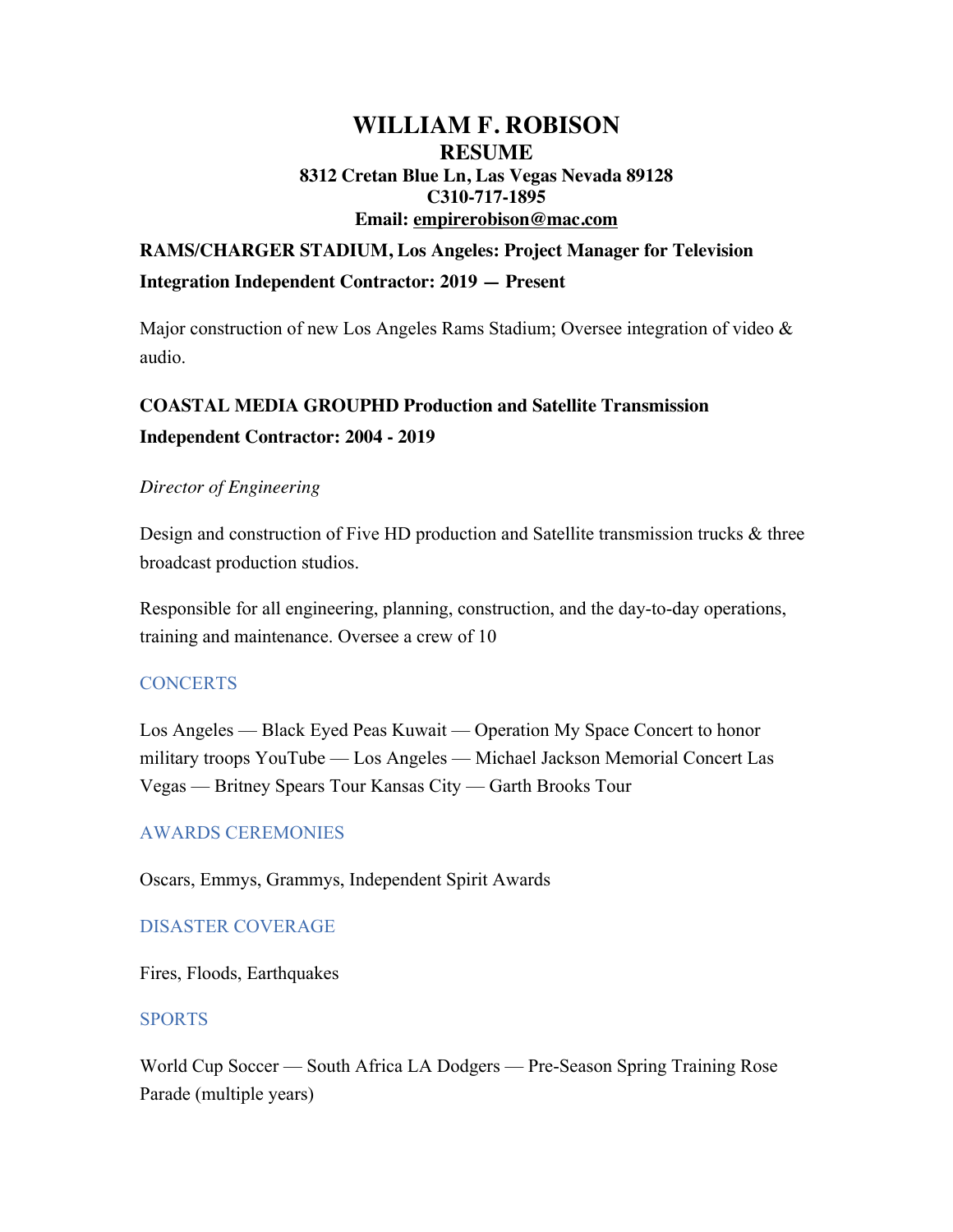# NUMEROUS IN-HOUSE STUDIO PRODUCTIONS

#### **World Streaming Network, Inc. Broadband Television Production & Technologies**  Employment dates: March, 1999 – September, 2001

Vice President of Production - Duties

Developed the strategic plan for Internet streaming video network services including, signal acquisition, encoding, streaming, content syndication, streaming video hardware and live events.

Oversaw, managed and budgeted (\$3.25 Million) all personnel (33) and equipment necessary for Remote Broadcast Television, Signal acquisition, Live Web Casting Production, Video on Demand operation, and Master Control systems worldwide.

Strong computer skills in all areas of multi-media production.

#### **Fox Television – KTTV, Channel 11, Los Angeles**

Employment dates: September, 1976 – March, 1999

Duties

Last Position for Fox Television:

REMOTE BROADCAST TELEVISION SUPERVISOR (12 years)

Responsible for overseeing all field television productions: Satellite, microwave and helicopter operations including crews, and field repairs to the component level. Operation and maintenance of a militia camera production unites and satellite transmission trucks. Supervising nine news camera / micro-vans with editing and crews.

All the following assignments were accomplished while at Fox Television (originally, MetroMedia):

Television Key Assignments:

Academy Awards, Emmy Awards, Golden Globe Awards (19 yrs.) Republican & Democratic National Conventions '88, '92, '96 (design and construction of remote television center w/ five edit bays for Fox affiliates and crews). O.J. Simpson Trial and Rodney King Trial ( Satellite truck / four cameras two edit bays 5 portable camera crews. 4000 uplinks w/ crew of nineteen) San Francisco 1989 and Los Angeles 1993 earthquakes, worldwide uplinks. Pasadena Rose Parade 13 cameras, blimp, helicopter and crew of 35 ( 5 yrs.) Dodger's Baseball - 4 seasons ( 7 cameras, crew of 17). "Comic Strip Live" from Hollywood weekly - 3 years.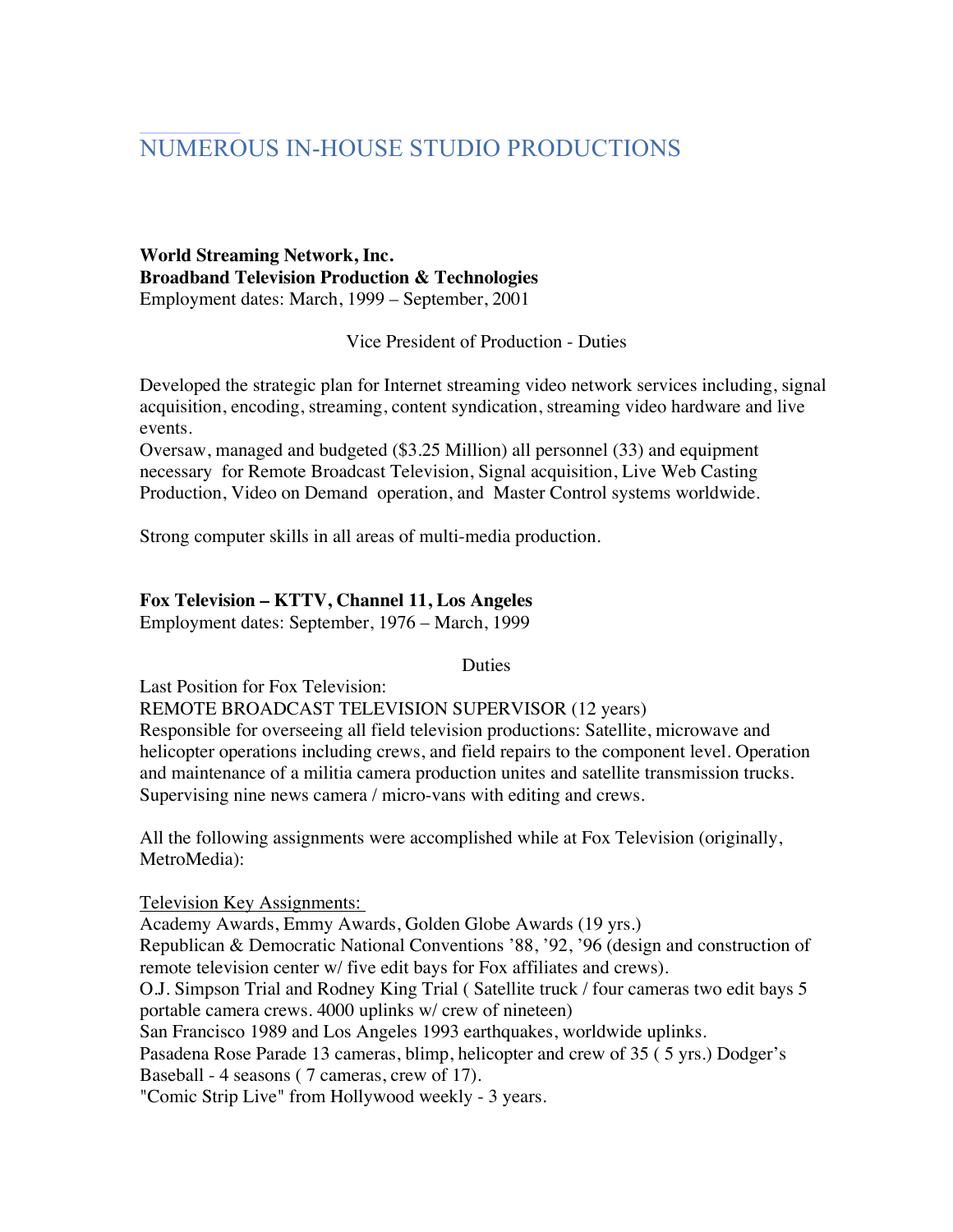Assorted fires, floods, breaking news, and entertainment remotes for 18 yrs. Los Angeles' PM Magazine: Designed, supervised, operated as camera/editor for Metromedia.

*AWARDS:* Golden Mike Award for Editing 1993 Burlington fire news story. Emmy Awards for KTTV's outstanding production on news events '89 '92 '97 '98. Dupont / Columbia Award and Peabody Award for Rodney King coverage.

Technical Operations Manager:

Coordinated the television crew and equipment for Norman Lear Productions 7 shows 5 stages 26 weeks. (Metromedia) The new Truth or Consequences 30 shows of high action remotes.

Technical Director: Daily one hour News show (15 yrs.)**\*\*** Hollywood Bowl Easter Sunrise Service (7 yrs.) Rose Parade (4 yrs.). Remote Productions: Commercial/Sports/Las Vegas game shows/Los Angeles Dodger games pre/post shows.

*\*\* Two Emmy Awards for outstanding production on news events.*

#### **Freelance Remote Television Companies:**

**Video, Inc. Las Vegas, Inc.**, Nevada: CTO / President Employment dates: January, 1972 – August, 1976 Salary: \$56,000/year Full service remote television production company with a three-camera production truck.

**Video On Location**, Los Angeles: Owner/President Employment dates: July, 1978 – September, 1982 Salary: Approximately \$25,000/year doing freelance assignments while a permanent employment at Fox Television (originally, MetroMedia).

Designed, built, and operated remote television production truck w/ multi-camera / edit.

All of the following credits were accomplished while working for the above remote television companies:

Director — Television Multi Camera: College Football/Basketball (3 yrs.) Syndicated weekly Boxing (3 yrs.) Daily hour news show (4 yrs. ABC) Easter Seals Telethon (4 yrs. Las Vegas)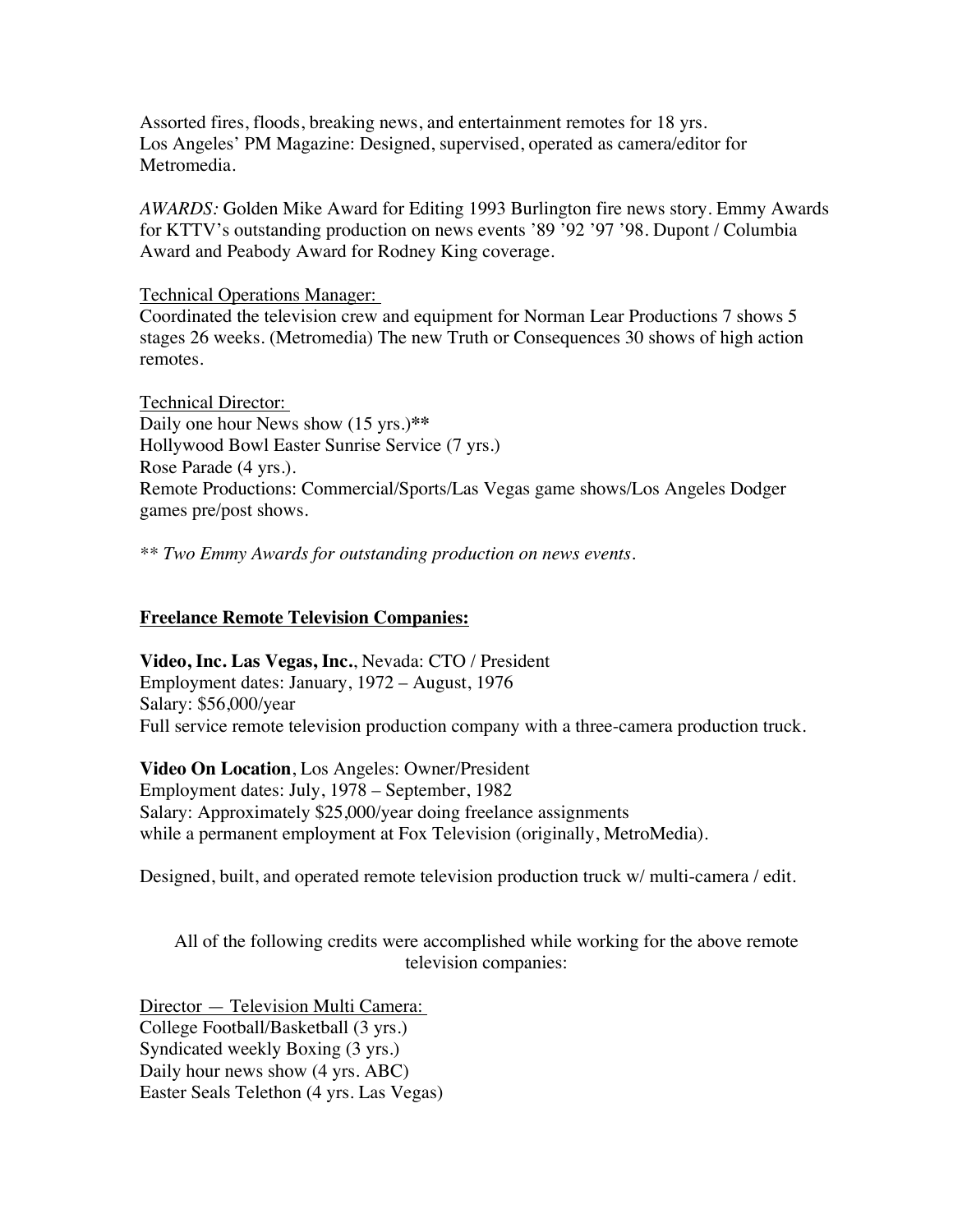PBS Regional Theater taping Las Vegas Celebrity Talk Show (4 yrs.) Cooking with Helen Estrada (4 yrs.) Movie Talk - show pilot

#### Director of Photography/Editor — Tape:

"Terminal Velocity" — Action/Adventure — foreign distribution, shot in 32 days. "Beverly Sasson" — Health/beauty series (10-2 hr taps) world wide distribution. "Mark Cresse's School of Baseball" — Eight 2 hr. training tapes, world cassette sales. "Senior Olympics" — 2hr. show Syndicated on 200 stations (3 yrs.). *William F. Robison (con't)*

Director of Photography/Editor --- Tape (continued)

"Documentary on Costa Rica" — Produced for Costa Rica Travel Bureau.

"ARCO's U.S Mayors Conference" — Five days three camera / live satellite feed.

"Baja Sailboat Charter" - Video taped Sail Boating adventure through out Baja California.

" The Easter Pageant Play" — On Location in Hawaii.

"International Financial Leaders" — Taped in various countries, 63 (15min.) shows aired on financial networks.

Director of Photography/Editor - Film.

Regional / National commercials (*Awards: Two CLEO Awards for Buick and Woolco/Woolworth commercials.)*

"Solo By Sundown" — Documentary on a private pilot (specializing in air to air footage). "Fly Mexico"  $-$  Travel films  $(3-1)$  hr.) for Hughes AirWest.

"Below Puerto Vallarta" — Underwater travel dive film (1 hr.)

" Nevada Test Site" — Regional documentary produced for ABC.

"Gold mining in Nevada" - Regional documentary produced for ABC.

"Mercury Space Capsule Re-Entry Testing" — Two year project for the U.S. Navy

including research, development  $\&$  use of high speed motion picture technology: 16 mm, 35 mm & 70mm.

### ADDITIONAL BACKGROUND

# Professional Photographer

• Commercial/Portrait Studio (8 yrs.): Including aerial and underwater - both still and motion.

• "Cassandra's Hair Styling" - training video tape & still photography.

• "Point Of View" Magazine (1990-2000): An international entertainment magazine.

Responsible for covers and inside computer scanned photography.

• Designed and built several photographic studios and color processing labs.